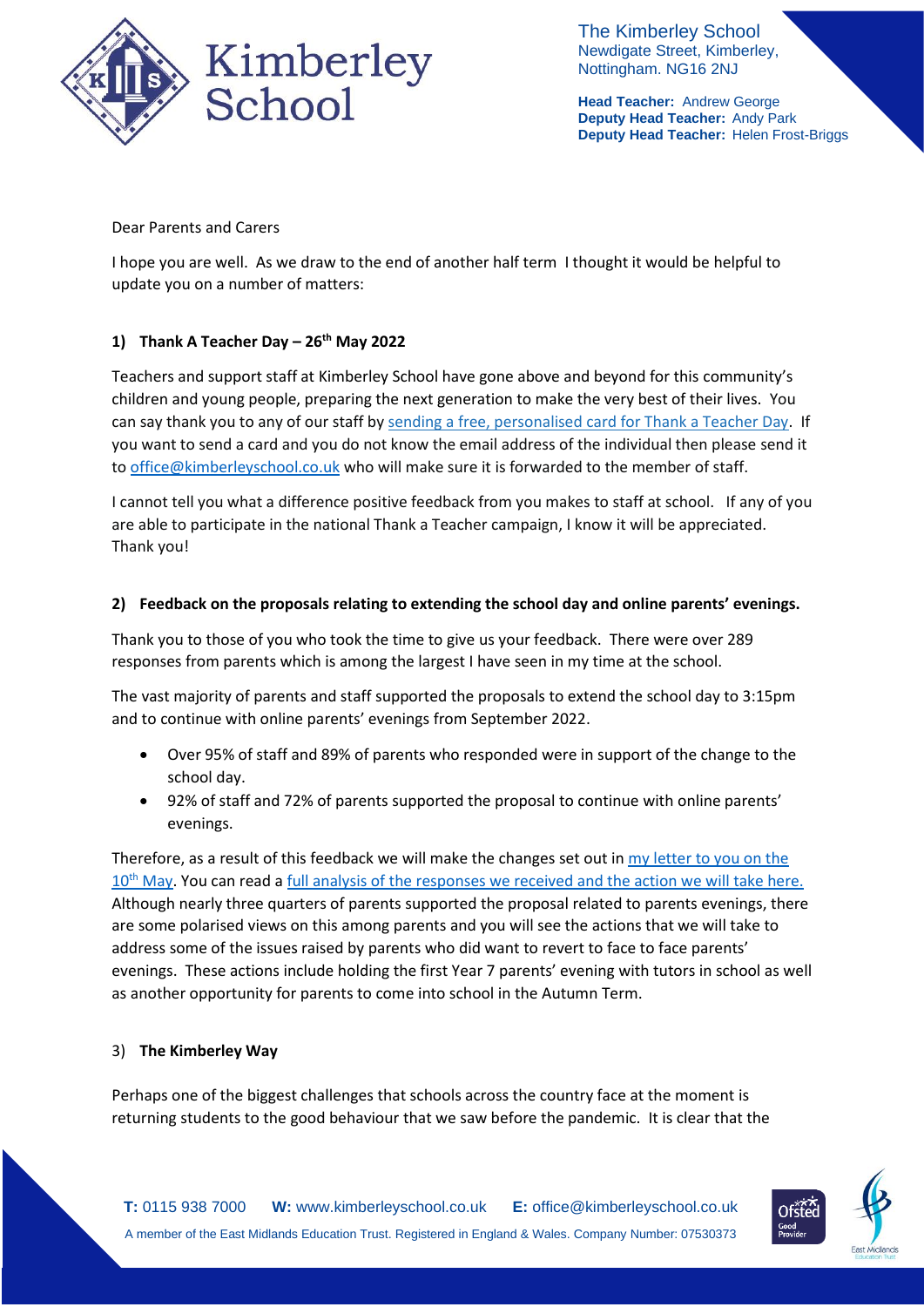disruption has led to some students struggling to cope in school and socially. This, in turn, can present as uncooperative behaviour in some students.

At Kimberley we did anticipate this which is why we introduced the Behaviour Consequences system at the start of the year; and supported this with a centralised after school detention. These systems are supporting teachers across the school in managing behaviour and is helping students learn how to correct their behaviour. However, we believe that there is still more to do.

Prior to the pandemic we believe that we had in place a strong understanding of the expectations of all students' behaviour; and that these expectations were shared by staff, students and parents. Following the disruption in the last two years we want to spend more time talking to students about what good behaviour at Kimberley looks like.

To do this we will be launching with students and staff The Kimberley Way after half term. The Kimberley Way has been designed in consultation with the school's Student Council and staff. It is intended to explicitly set out to our students what we expect and to build a community ethos of high expectation of each other's behaviour.

Students in Years 7 to 10 will have an assembly on this on the first day after half term, the  $6<sup>th</sup>$  June. Following this assembly we will also send home to parents information on what The Kimberley Way is and how it will work in school.

# **4) A Part-Time Opportunity**

Governors are looking to recruit someone to attend governing body meetings and take accurate minutes. If you, or someone you know, are interested in this opportunity then you can access the [advert here.](https://www.emet.academy/vacancies?pid=12&vacancyid=611)

## **4) Good Attendance Matters.**

When I contacted you in February I set out that attendance at the school was averaging 90%. This means that on average each child is missing 10% of the school year which equates to missing 80 lessons. Prior to the pandemic attendance would normally be between 95% and 96%.

In the time since we launched our "Good Attendance Matters" strategy average attendance has risen to 93%. Although this is not at pre-pandemic levels it is pleasing to see it start to move in the right direction. I know that many families are working hard to help students get back into the routines that lead to good attendance. Thank you. Please do remember that there are pages for [parents](https://www.kimberleyschool.co.uk/goodattendancematters-parents) and [students](https://www.kimberleyschool.co.uk/goodattendancematters-students) on the school website which set out our expectations and also the support you or your child can access if they need to improve their attendance.

#### **5) Half Term**

Please don't forget that school closes for May Half Term on Friday 27<sup>th</sup> May and reopens on Monday 6<sup>th</sup> June. Year 11 are expected to attend on the 6<sup>th</sup> June because teachers will use all of their lessons on this day to help prepare them for forthcoming exams. Study Leave for Year 11 starts on the 7<sup>th</sup>